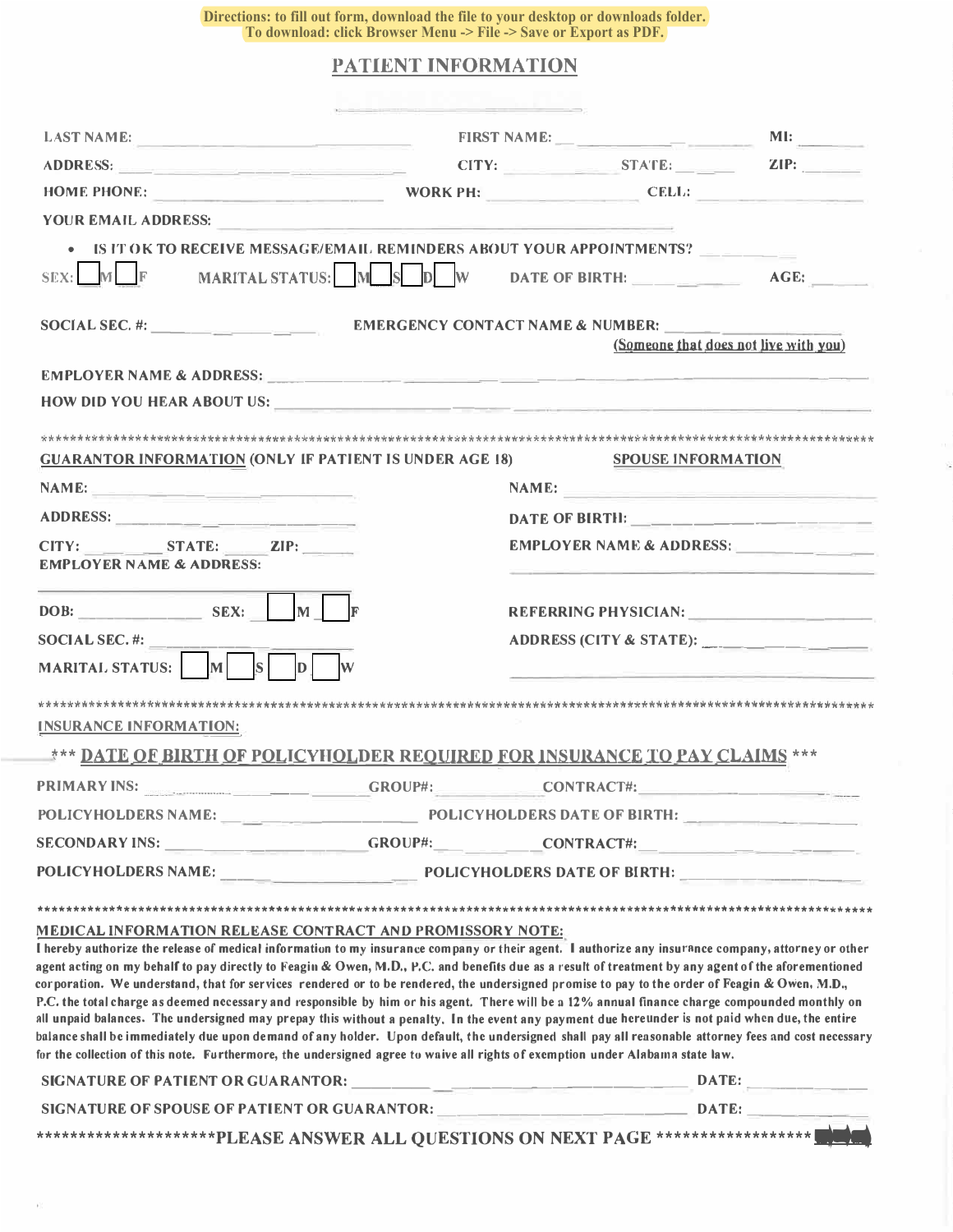# **IT IS VERY IMPORTANT THAT YOU ANSWER ALL OF THE FOLLOWING QUESTIONS**

LIST THE PROCEDURE/SURGERY THAT YOU ARE SEEING THE DOCTOR FOR TODAY:

|                                                                                    | <b>YES</b><br>N <sub>O</sub>                                |
|------------------------------------------------------------------------------------|-------------------------------------------------------------|
| **** ARE YOU CURRENTLY TAKING ANY DIET PILLS?******<br>IF SO, LIST THE MEDICATION: |                                                             |
|                                                                                    |                                                             |
| <b>PRESENT MEDICATIONS &amp; DOSAGES:</b>                                          | <b>DOSAGES</b><br><b>MEDICATIONS</b>                        |
|                                                                                    |                                                             |
|                                                                                    |                                                             |
| PREVIOUS OR CURRENT MEDICAL PROBLEMS NOT LISTED:                                   |                                                             |
| PLEASE CHECK IF YOU HAVE OR HAVE A HISTORY OF ANY OF THE FOLLOWING:                |                                                             |
| <b>HISTORY OF MRSA</b><br><b>DIABETES</b>                                          | <b>PSYCHIATRIC ILLNESS</b><br><b>HIGH BLOOD PRESSURE</b>    |
| <b>HEART PROBLEMS</b><br><b>BLEEDING PROBLEMS</b>                                  | <b>LIVER PROBLEMS</b>                                       |
| DO YOU TAKE ANY OF THE FOLLOWING?                                                  | <b>ASPIRIN</b><br><b>HERBAL PRODUCTS</b><br><b>VITAMINE</b> |
| ALLERGIES OR ADVERSE REACTIONS TO MEDICATIONS:                                     |                                                             |
| LIST LATEX / LATEX PRODUCTS ALLERGY AND TYPE OF REACTION:                          |                                                             |
| DOES YOUR OCCUPATION INVOLVE FREQUENT USE OF LATEX PRODUCTS:                       | <b>NO</b><br><b>YES</b>                                     |
| IF YES, HAVE YOU EVER HAD A REACTION TO THEM?                                      | <b>YES</b><br><b>NO</b>                                     |
| <b>PREVIOUS OPERATIONS AND DATES:</b>                                              | <b>DATES</b><br><b>OPERATIONS</b>                           |
|                                                                                    |                                                             |
|                                                                                    |                                                             |
|                                                                                    |                                                             |
|                                                                                    |                                                             |
| <b>YES</b><br>*DO YOU CURRENTLY SMOKE?                                             | NO HOW MUCH?                                                |
| <b>HAVE YOU EVER SMOKED?</b>                                                       | <b>HOW LONG DID YOU SMOKE?</b>                              |
| WHEN DID YOU STOP?                                                                 |                                                             |
| *DO YOU CONSUME ALCOHOL?<br><b>YES</b>                                             | <b>NO</b>                                                   |
| <b>IF YES, HOW OFTEN</b>                                                           | <b>HOW MUCH</b>                                             |
| *HAVE YOU EVER HAD A PROBLEM DRINKING TOO MUCH?                                    | N <sub>O</sub><br><b>YES</b>                                |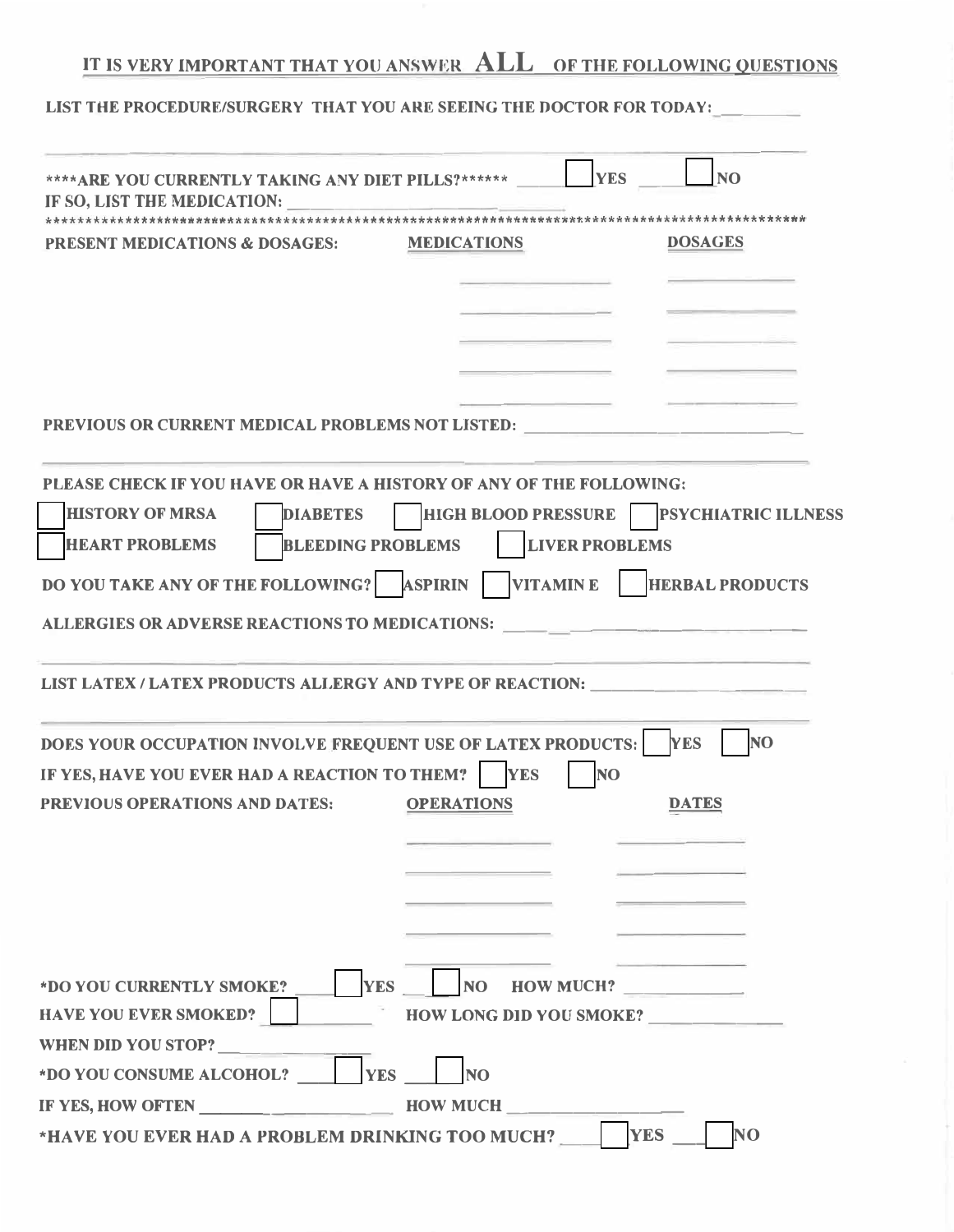#### **HIPPA INFORMATION**

### THIS NOTICE DESCRIBES HOW MEDICAL INFORMATION MAY BE USED, DISCLOSED, AND HOW TO GET ACCESS TO THIS INFORMATION. PLEASE READ IT CAREFULLY. **COMPLETE ATTACHED PAGE AND RETURN TO STAFF**

If you have any questions about this notice, please contact our Privacy Officer, **Yvette Smith at 334-793-7211.** 

This is a summary of our Notice of Privacy, which describes how we may use and disclose you protected health information to carry out treatment, payment healthcare operations and for other purposes that are permitted or required by law. It also describes your rights to access and control your protected health information and to provide you with a notice of you legal duties and privacy practices with respect to protected health information.

We are required to abide by the terms of this Notice of Privacy practices. We may change the terms of our notice, at any time, and reserve the right to do so. This notice will be affected for all protected health information that we maintain at this time.

We will use your protected health information as part of rendering care, including treatment, payment and health care options.

Other uses and disclosures of your protected health information will be made only with your written authorization, unless otherwise permitted or required by law. You may revoke this authorization at any time in writing, except to the extent that your physician or the physician's practice has taken an action in reliance on the use or disclosure indicated in the authorization.

We may use or disclose your protected health information in certain situations without you authorization or opportunity to agree or object.

You have the right to request a restriction of your protected health information. You have the right to request to receive confidential communications of your protected health information. You have the right to inspect and request a copy of your protected health information and understand there may be a charge for copying this information. You have the right to amend your protected health information. You have the right to receive an accounting of certain disclosures we have made, if any, of your protected health information. You have the right to obtain a copy of this notice from our office. You may complain to us or to the Secretary of Health and Human Services if you believe your privacy rights have been violated by us. You may file a complaint with us by notifying our Privacy Officer of you complaint. We will not retaliate against you for filing a complaint.